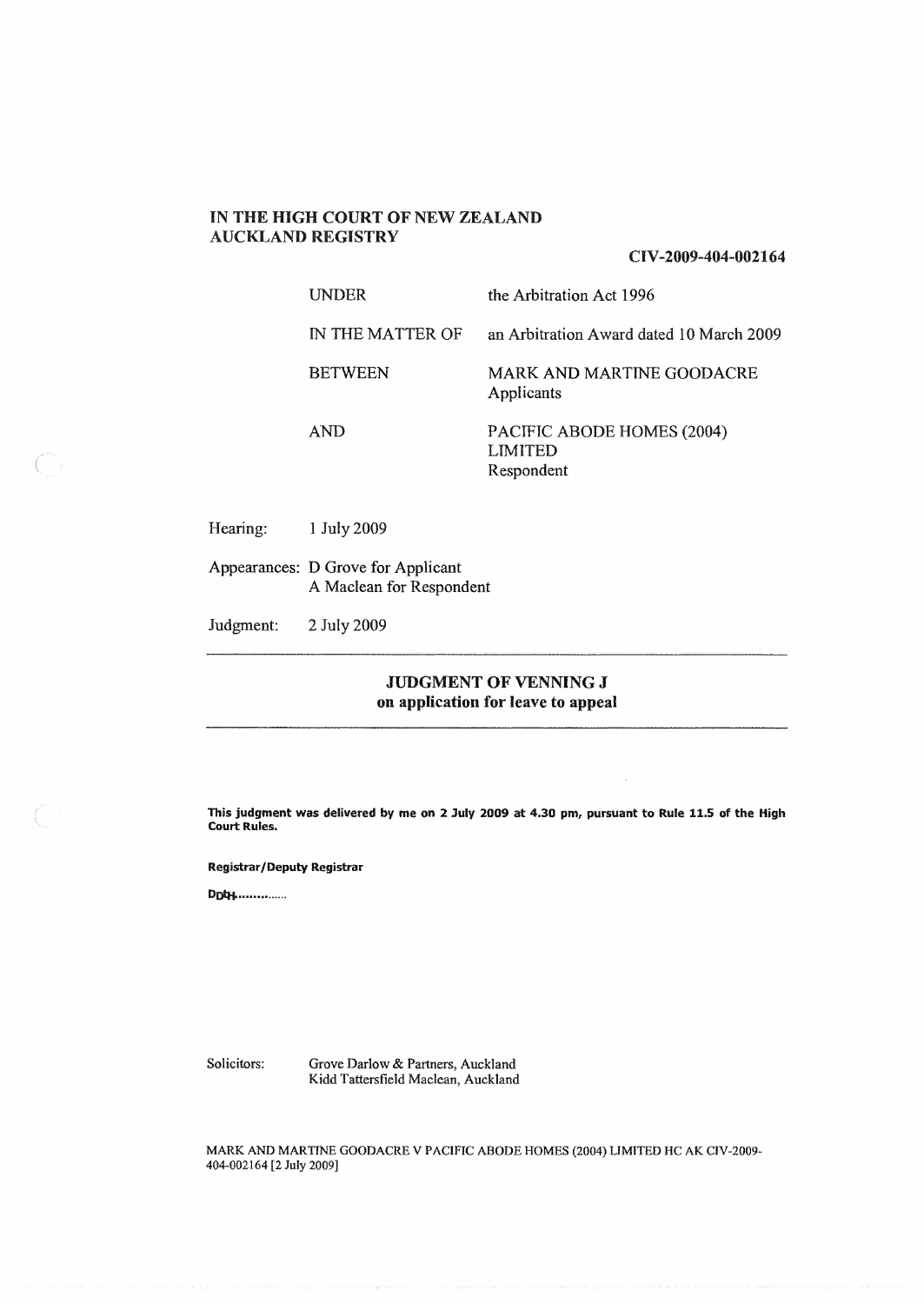### **Introduction**

[1] The applicants seek leave to appeal the partial award dated 10 March 2009 and final award dated 6 May 2009 made by an arbitrator pursuant to which the applicants were directed to pay \$122,613.74 (including interest and costs) to the respondent.

### **Other proceedings**

[2] The applicants also seek to set aside the award under cl 34 of the First Schedule to the Arbitration Act 1996 on the grounds that a breach of the rules of natural justice occurred during the arbitral proceedings or in connection with the making of the order with the result the award is in conflict with the public policy of New Zealand.

[3] In separate proceedings CIV-2009-404-3656 the respondents seek to enter the award as a judgment in this Court. In response the applicants have made an application for an order refusing recognition and enforcement of the award.

[4] Despite the other applications before the Court counsel agreed that the hearing before me was to be limited to the application for leave to appeal.

#### **Background to the arbitration**

 $\left(\begin{array}{c} 1 \end{array}\right)$ 

[5] The dispute arose out of building work carried out by the respondent at a property owned by the applicants. The work was carried out pursuant to a labour only contract evidenced by a letter of 1 November 2006. During the course of the contract the parties had a falling-out over the respondent's claims for payment and the scope of the contract. The contract was terminated by agreement. Other contractors were engaged by the applicants to complete the building work and the dispute referred to arbitration.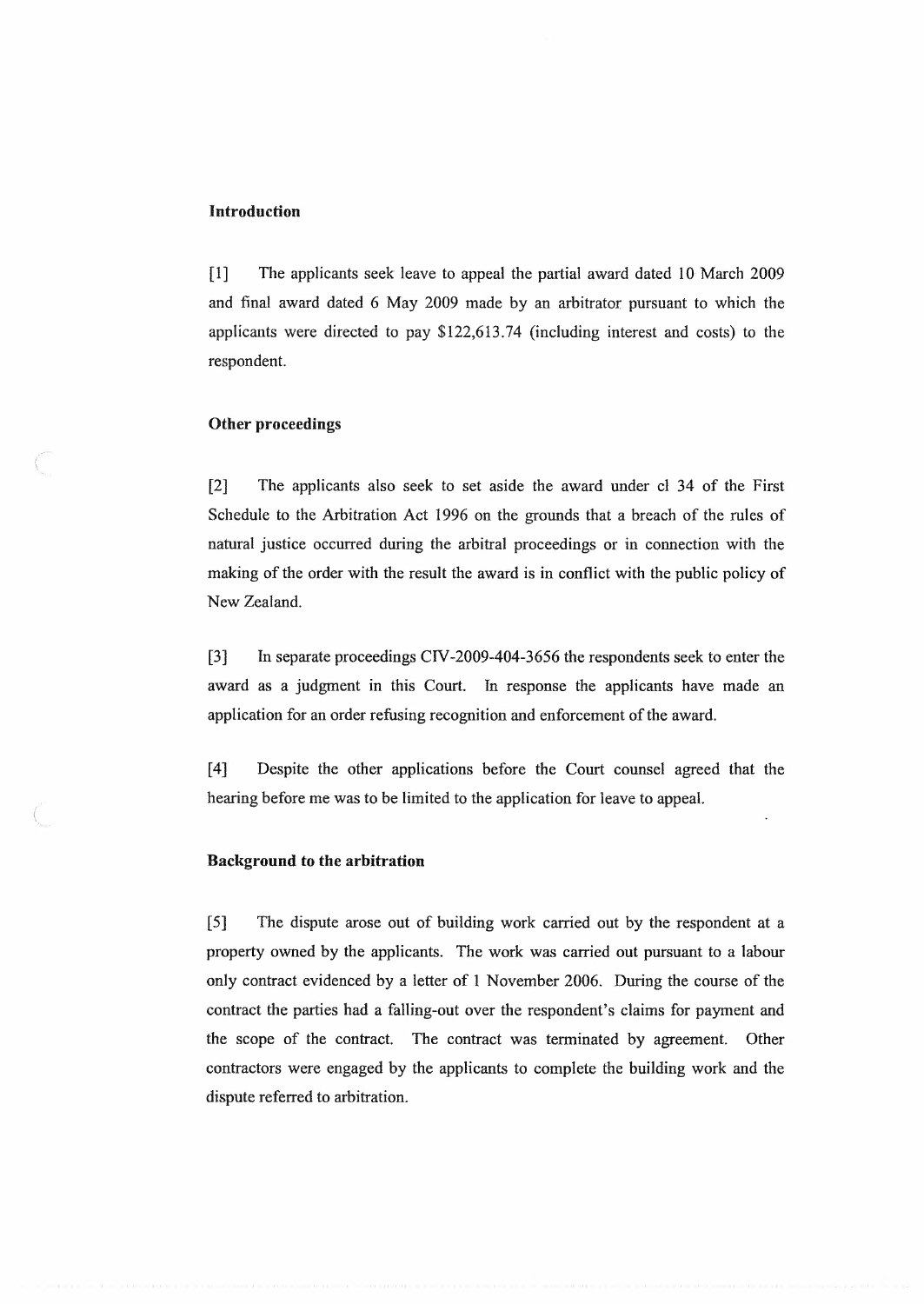- [6] The arbitrator identified the following principal issues for determination:
	- the terms of the agreement;
	- the value of the incomplete work at the time of cancellation;
	- the proper amount to be claimed by the respondent for additional work;
	- the proper amount to be paid by the applicant in respect of Placemaker invoices and other reimbursement invoices;
	- the extent and value of defective work for which the respondent was responsible;
	- claims for consequential damages; and
	- the pool cover deposit.

(7] On principal issues, particularly the interpretation of the contract including the terms of the contract and scope of the respondent's obligations under it, the arbitrator found in favour of the respondent.

[8] The applicants seek leave to appeal against those findings.

### **Legal principles**

[9] The appeal is restricted to questions of law. Leave is required to appeal as the parties did not agree that an appeal lay before the making of the award and the respondent does not consent to the appeal: cl 5(1) Second Schedule Arbitration Act 1996. The Court may not grant leave unless it considers that, having regard to all the circumstances, the determination of the question of law concerned could substantially affect the rights of one or more of the parties: cl 5(2). That requirement is a precondition for the grant of leave but its existence does not itself justify the grant. The principles to apply on an application for leave have been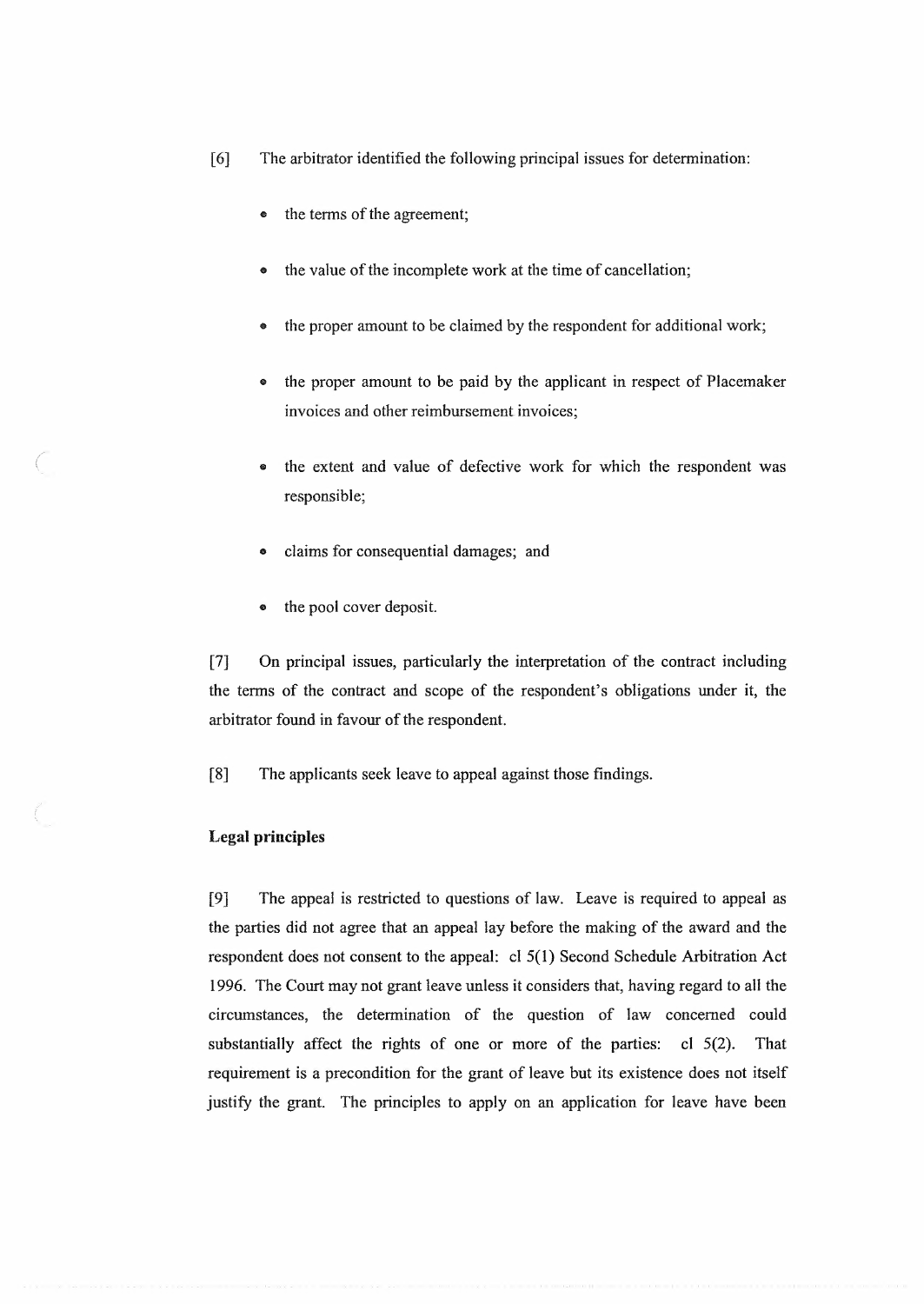settled by a Full Court of the Court of Appeal in *Gold and Resource Developments Limited (NZ) Limited v Doug Hood Limited* [2000] 3 NZLR 318.

(10] Of particular relevance in this case is that as the question involves a one-off point of little precedent value a strongly arguable case is required for leave to be granted: *Gold and Resource Developments Ltd* at para [54].

[11] The scheme and intent of the application for leave to appeal procedure is that the application will be heard and disposed of promptly: r 26.15 High Court Rules *et seq.* Counsel's submissions at the hearing are limited and the Court need not give reasons for granting leave.

#### **The grounds for leave**

*(* 

[12] The application for leave sets out the foltowing as the grounds upon which the application is pursued:

- a) The interpretation of the contract did not correctly consider alternative outcomes given the factual issues leading to and after the contract was signed;
- b) The contract was ambiguous and open to different interpretations;
- c) The arbitrator wrongly concluded that the contract document was not susceptible to more than one meaning or contained any ambiguity or contingency.
- d) There were procedural irregularities that have caused breach of natural justice.
- e) The award was based on facts not before the Court.
- f) The arbitrator failed to determine or give reasons for determinations that were before the arbitration.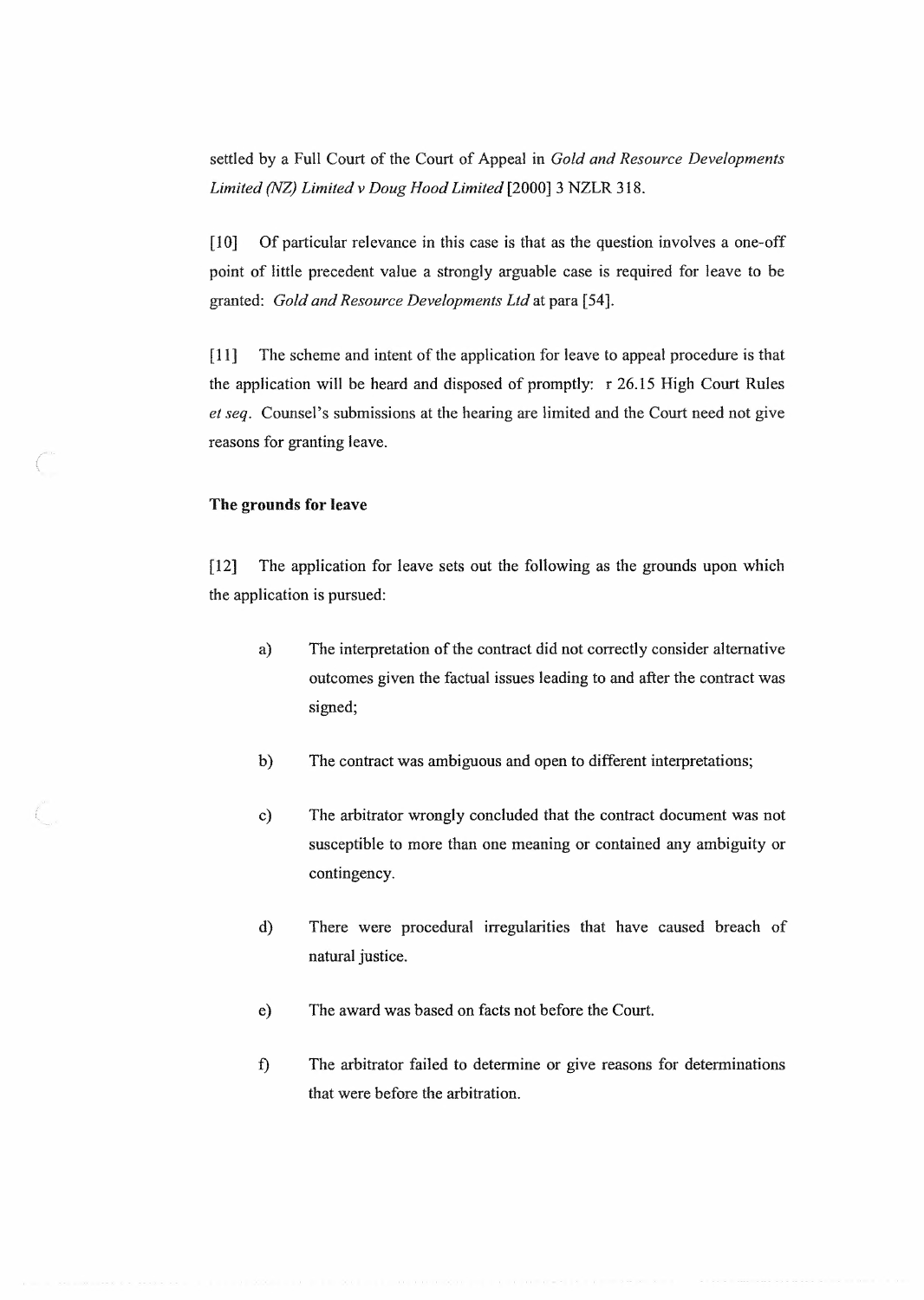- g) The award was based on facts that were contradicted by the defendant's expert evidence.
- h) The plaintiff was prejudiced in that it did not call any evidence in relation to the remuneration payable for the role of project manager.
- i) The arbitrator used his own opinions and ideas in determining issues that were not traversed during the hearing or put to the plaintiff's witnesses and experts.

[13] The application for leave is unfortunately confused by the combination of the application for leave to appeal and also the application to set aside in the one application. Although both are to be brought by way of originating application they involve different and distinct issues and should have been brought separately, particularly where, as here, the applicants intended that the application for leave to appeal would be dealt with first and in advance of the substantive application for leave to set aside.

[14] Although there is no direct evidence on the issue, for present purposes I accept it could be said the determination of the questions of law could substantially affect the applicants' rights (or for that matter, the respondent's). The pre-condition is met.

[15] Of the matters identified as grounds to support the application, the first three are most relevant to a question of law on appeal. Grounds (d) to (i) appear more directly related to the application to set aside the award on the basis of a failure of process leading to a breach of natural justice. But Mr Grove submitted that the allegation of breach of natural justice and the following grounds (e) to (i) could be considered in the context of an application for leave to appeal as it was in the case of *A's Company Limited v Dagger* HC AK M1482-SDOO 5 June 2003 Baragwanath J. In that case the considerations of breach of natural justice and process were discussed during the Judge's consideration of the application for leave. No issue seems to have been taken with that approach. But I note the distinction between the application for leave to appeal and the application to set aside was observed by both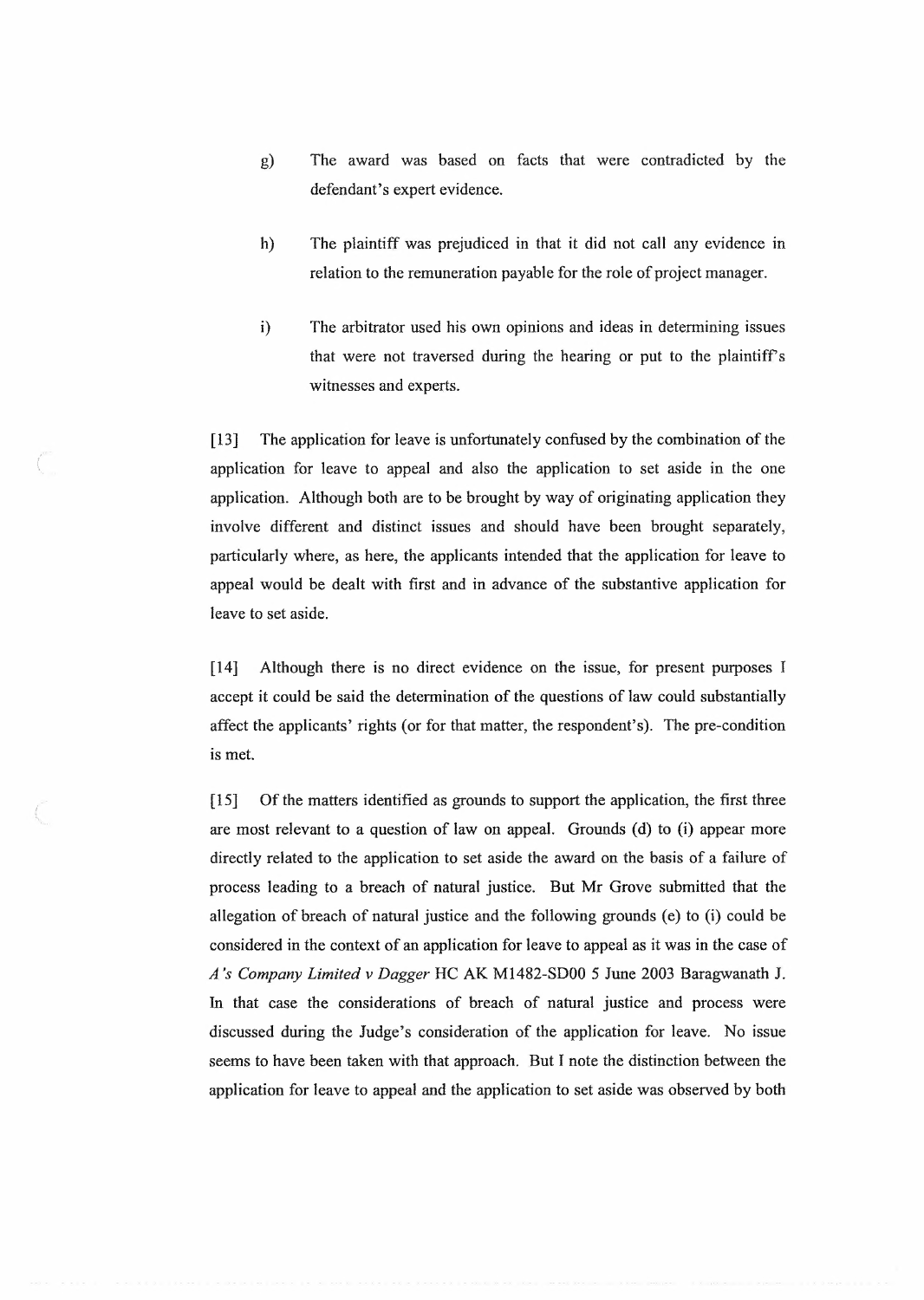Elias J and Fisher J in their respective decisions in the case of *Trustees of Rotoaira Forest Trust v Attorney-General,* both in granting leave to appeal (Elias J): [1998] 3 NZLR 89 and by Fisher J in his consideration of the application to set aside and substantive appeal: [1999] 2 NZLR 452. In my judgment, that is the preferred approach.

#### **The gravamen of the applicants' complaint**

[16] Mr Grove explained the basis of the applicants' concern at the award. Tn short it is that the arbitrator has misinterpreted the contract and particularly the respondent's obligations under it. **Mr** Grove noted that the initial negotiations between the parties contemplated a full "turn key'' project which would have involved the respondent project managing the complete works. The price for that entire project was to be \$651,288 including a P & G sum of \$59,050. The P & G sum included a labour component of \$30,850 which in turn allowed \$15,750 for supervision and attendance.

[17] The parties did not, however, go ahead on the basis of a "turn key" contract. The applicants sought to reduce costs by paying for materials and subcontractors directly. Pursuant to the contract concluded between the parties as evidenced by the letter of 1 November 2006, the respondent agreed to provide a labour only contract for certain work listed in the schedule attached to the letter. The material part of the letter recorded:

Scope of work is the provision of all labour services to manage and complete all onsite construction of the trades and items listed in the attached.

All work to be as per the contract drawings and specifications and undertaken to the highest quality, best trade practice as expected for a premium quality dwelling. I (Graeme Hannah) will be physically onsite fulltime and shall supervise any direct staff. All work that needs to be sublet shall be approved by yourself before hand.

The lump sum price for labour only for this contract has been agreed at  $$244275.00 + GST$ . Any additional scope of work items or reduction to be agreed as a separate price prior to commencement if possible, or otherwise undertaken at the following hourly rates;

- \* Labour rate  $@45$  hr +GST<br>\* 5t Executor  $@35$  hr + GST
	- 5t Excavator  $@$  \$45hr + GST (wet hire)

...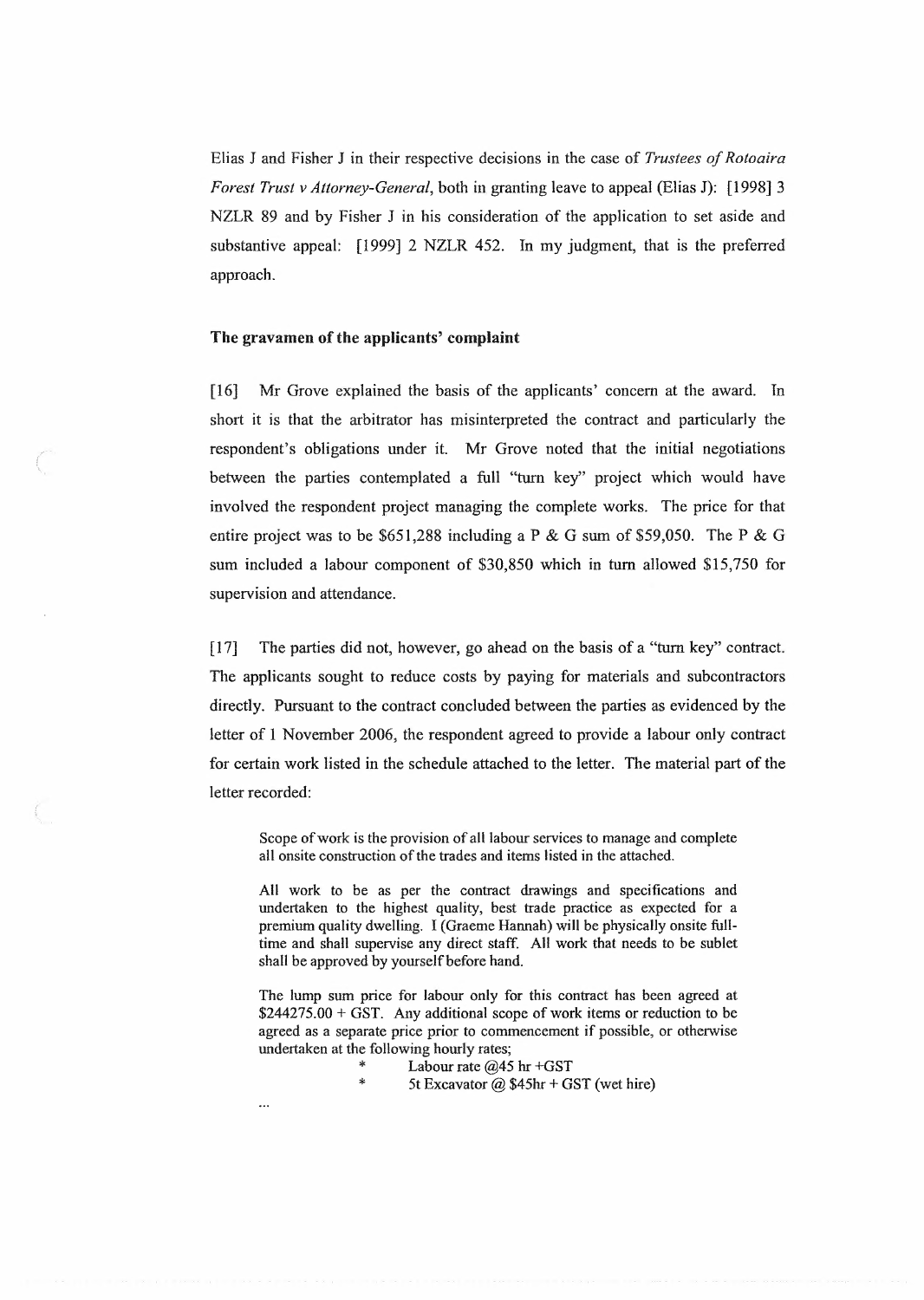[18] The P & G figure for the labour only contract was \$33,935. Mr Grove explained that the change in the P  $\&$  G figure reflected a 10% variance from the \$30,850.

[19] When the respondent's evidence was exchanged in preparation for the arbitration the applicants noted that Mr Nash, a quantity surveyor who assisted in the preparation of costings for the job gave evidence that:

Typically a project management role would be costed out at 2%-4% of the materials and work by the tradesmen that were being supervised and added at the end of the costings.

*{* 

[20] On the basis of that statement the applicants took the view that the figure of \$15,750 that had earlier been set out for supervision and attendance, and included within the P & G figure, was within that  $2\% - 4\%$  range and related to the project management fee the respondent was to charge for the contract. The applicants then took the view that the contract of 1 November 2006 (which included the labour only P & G figure of \$33,935) included payment to the respondent for project management services which the respondent was obliged to provide.

[21] On the other hand, the respondent's case was that in providing the labour only contract, the only supervision it was responsible for was in relation to "direct" staff, in other words those staff involved with its own labour only work. It was not to be responsible for project managing the balance of the work to be carried out on the site by the other trades people engaged by the applicants.

[22] Because of the view the applicants took of the documentation and Mr Nash's evidence they did not call expert evidence of their own on the issue. They did, however, provide evidence to the arbitrator from a number of witnesses who referred to the issue of project management (identified by the arbitrator at para [20] of the decision).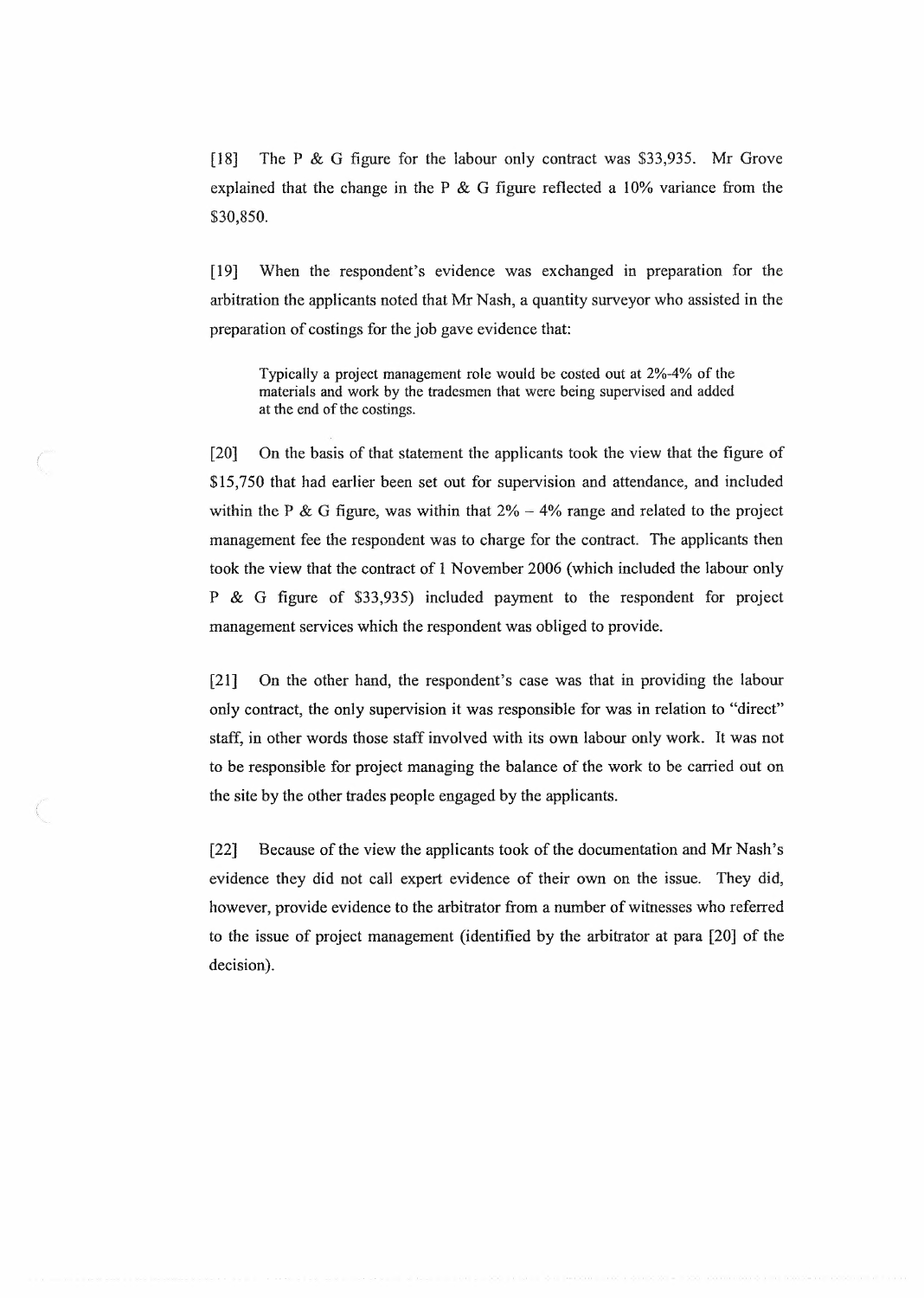### **The arbitrator's decision**

[23] In his decision the arbitrator concluded that the agreement between the parties was a simple labour only contract. He found that the respondent was not the project manager for the entire redevelopment works and was not responsible in any capacity for the work of other contractors employed by the owners on the project. In coming to that view the arbitrator referred to the construction of the terms of the letter of 1 November and in addition made the following points:

- The applicants' arguments were inconsistent with the labour only contract structure they agreed to.
- He accepted Mr Hannah's evidence that the focus of the initial discussions was on a full contract/shared contract arrangement where he would provide a tum key service.
- He also accepted Mr Hannah's evidence that the applicants told him they did not want to pay an architect or a project manager to administer the project and the discussion turned to a labour only option.
- He was satisfied that Mr Hannah's evidence was corroborated by Mr Nash's evidence in relation to the preparation of costings.
- In the circumstances it was not surprising that Mr Hannah may have talked to the owners and Mr Jolly about project managing works prior to the signing of the final agreement but any such discussions did not of itself translate into contractual rights and obligations. He rejected Mr Mann's evidence about the matter because of his relationship with Mr Hannah.
- He was not persuaded there was any evidence of consideration for the responsibility contended. He rejected the applicant's submission that the amount of \$15,570 for supervision and attendance was for project management of the entire works.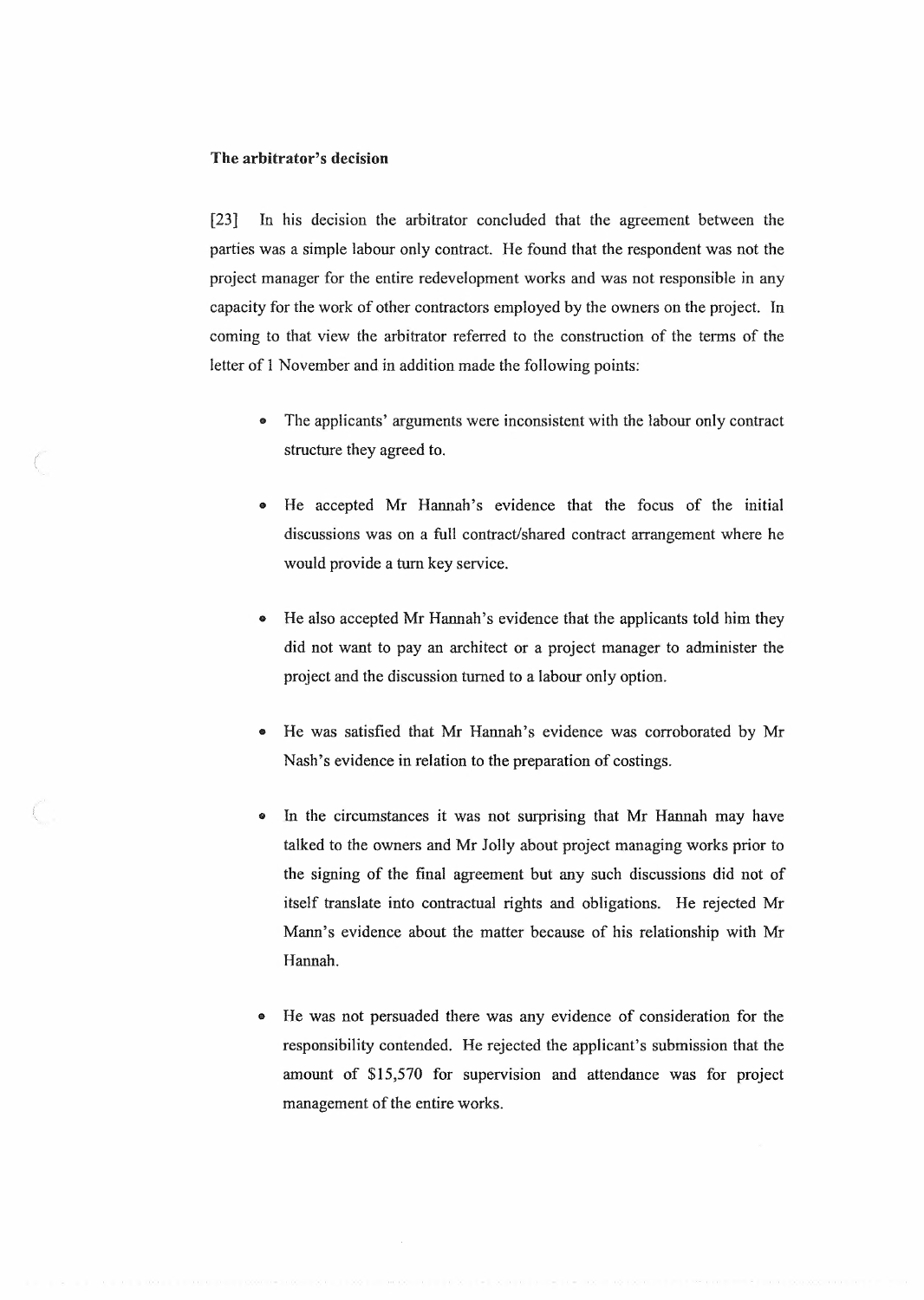• The applicants contracted **with** and paid each subcontractor directly. The respondent did not pay any of the tradesmen who worked on the site.

[24] The applicants do not accept the arbitrator's construction of the contract and say that his erroneous construction is based on the errors of law identified in the grounds of the application.

#### **Decision**

*(* 

(

[25] Insofar as the applicants seek to rely on the pre-contractual negotiations between the parties, (that were about a different contract which it is accepted was not proceeded with), those pre-contractual negotiations would generally not be admissible: *Boat Park Limited v Hutchinson* [1999] 2 NZLR 74, 82. But it appears both parties sought to rely on the earlier quotation for the entire work in their closing submissions to the arbitrator. In Court proceedings, the evidence would become admissible by consent: s 9 Evidence Act 2006. I accept the arbitrator was entitled to have regard to these earlier costings at least.

[26] But even accepting for present purposes the sum of \$15,750 was included for supervision and attendance in the original costings and was included in the operative contract that does not directly advance the applicants' case. There was direct evidence on whether the \$15,750 covered a project management fee. The applicants' reliance on Mr Nash's evidence that a project management fee of between two and four percent of the total price supported their interpretation that the \$15,750 for supervision and attendance was for project management overlooks the further evidence given by Mr Nash that:

This allowance [\$15,750] was not intended to cover project management or the supervision and control of other contractors employed by the owners. The costings were prepared on the basis, as advised by Graeme, that the company would be undertaking the work as a labour only contract. As such it would not be managing the project by definition. If the costings had been prepared on the basis that the company would be also acting in a project management role then the cost of doing so would have been much greater and appropriate allowance would have been made for this.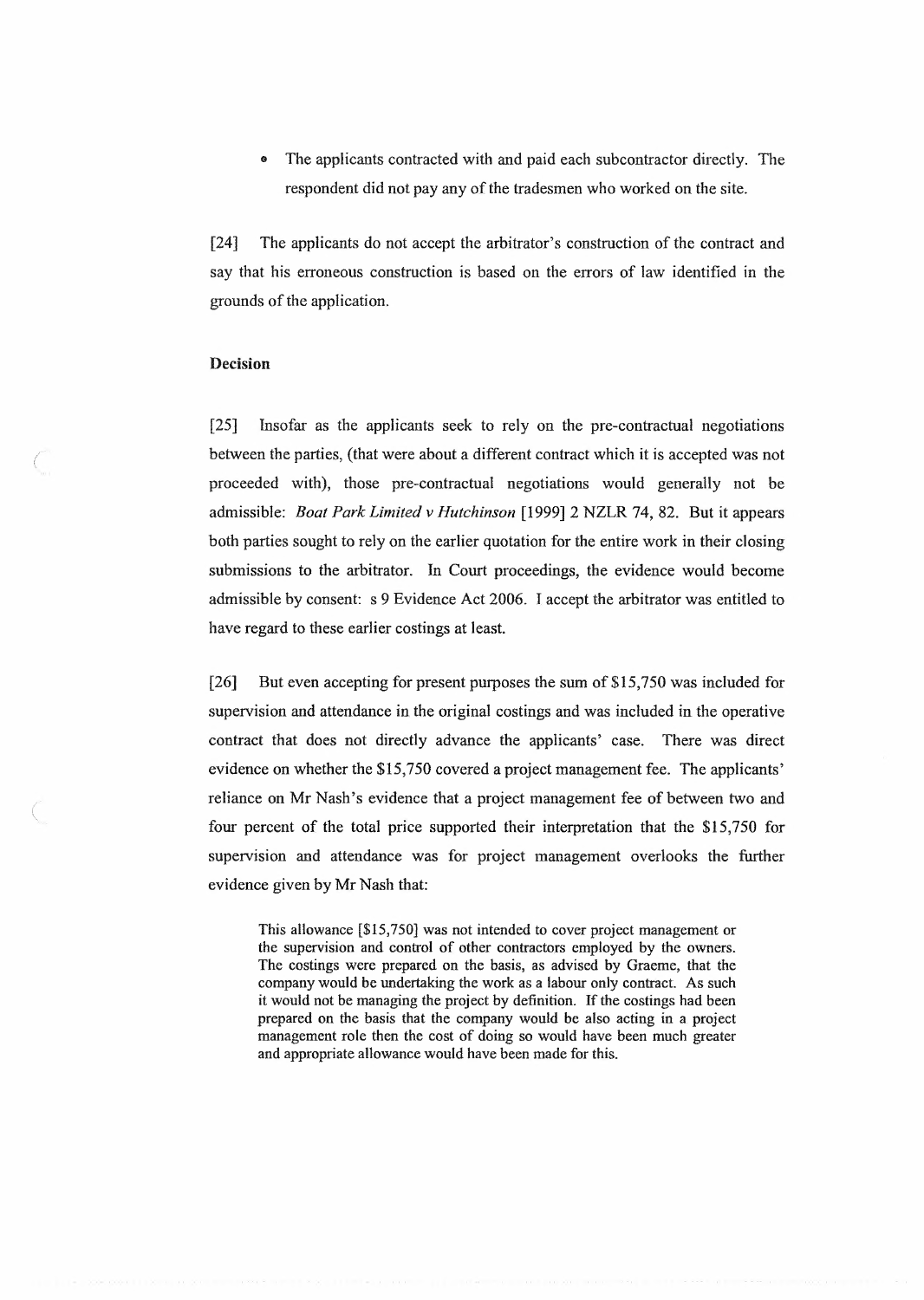[27] The arbitrator was entitled to accept that evidence from Mr Nash and conclude that the \$15,570 was not a fee for the project management of the entire works. It was open to the arbitrator to draw the conclusion that he did, on the basis of Mr Nash's evidence, that the labour only P & G figure did not include a fee for project management.

[28] Next, quite apart from the evidence of Mr Nash there is also the further point that any additional work to be carried out over and above the labour only contract was to be carried out on a charge up basis. The other contractors that the applicants say the respondent ought to have managed were not involved in that part of the project covered by the fixed price contract. The supervision and attendance allowance could not have related to their work. It is inherently more likely that an additional charge out fee would have been charged for those services.

\

[29] The submission that the arbitrator did not consider post contractual conduct is a challenge to the weight the arbitrator placed on the evidence before him. It is clear that the evidence of the post contractual contract relied on by the applicants was before him. The arbitrator expressly referred to the witnesses who had given evidence for both parties. He rejected some evidence. It was not necessary for the arbitrator to refer to and deal with each of the witness statements he had in front of him, particularly when he was dealing with the issue of construction of the contract.

[30] As to whether the contract was ambiguous, the arbitrator was correct to take the start point as the terms of the letter. He was entitled to find on its terms that the letter recorded a labour only contract and that the supervision was limited to the respondent's "direct" staff being workmen employed by the respondent.

[31] The arbitrator was entitled to find, for the reasons he gave, that the contract was not ambiguous and could be interpreted in the way he interpreted it. Rather than being strongly arguable that the arbitrator has erred in law in his interpretation of the contract my consideration of the documentation supports the arbitrator's interpretation of the contract.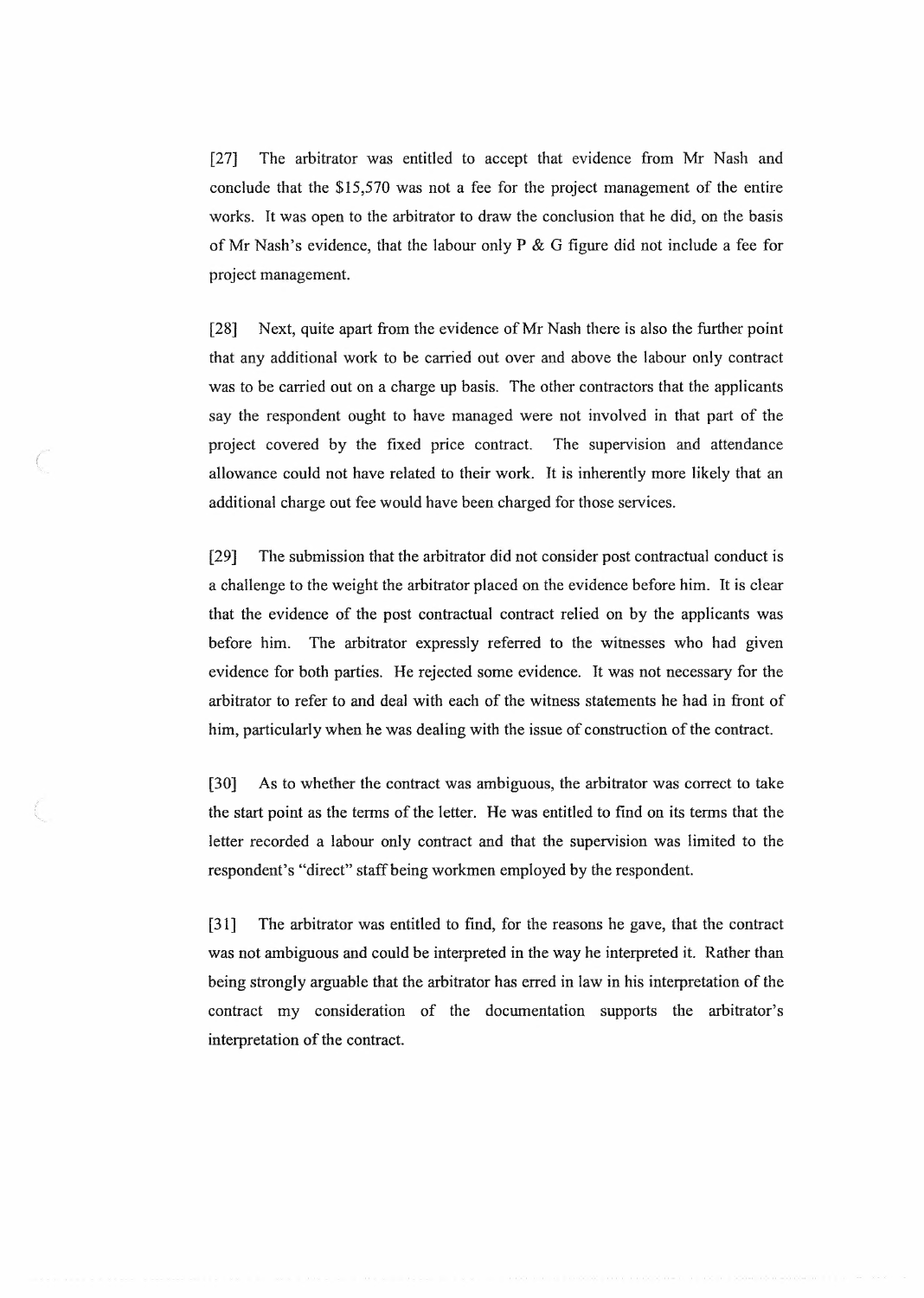[32] The remaining grounds are essentially that the arbitration process was unfair because the applicants were caught by surprise by the arbitrator's decision that the \$15,750 was not a fee for project management for the entire work, that there was no basis for the arbitrator to come to that view and that the applicants were prejudiced in that they did not call evidence to address that issue. In case I am wrong in my view that those points are more relevant to the application to set aside, I deal with them briefly.

[33] The submissions that the award was based on facts that were either not before the Court or were contradicted by the respondent's expert evidence cannot stand in light of Mr Nash's evidence. Further, I note that since that clause 5(10) was inserted in 2007 a question of law does not include any question as to whether:

- (i) the award or any part of the award was supported by any evidence or any sufficient or substantial evidence; and
- (ii) the arbitral tribunal drew the correct factual inferences from the relevant primary facts.

That does not support the applicant's case that a question of law arises on these points.

[34] Nor can it be said that the applicants were prejudiced and caught by surprise as was the concern of the Court in *A 's Company Ltd* case. Both parties to this arbitration knew that at issue was the construction of the contract including the responsibility of the respondent under that contract particularly in relation to project management. The applicants decided, having received Mr Nash's evidence that it was unnecessary for them to call their own expert evidence. That was a decision the applicants made. They cannot now complain that the arbitrator took a different view of Mr Nash's evidence than they did.

[35] Nor is this a case where it can be said the arbitrator simply imposed his own opinion. The arbitrator came to a conclusion about the construction of the basic contractual document after hearing the evidence and considering the full written submissions of counsel.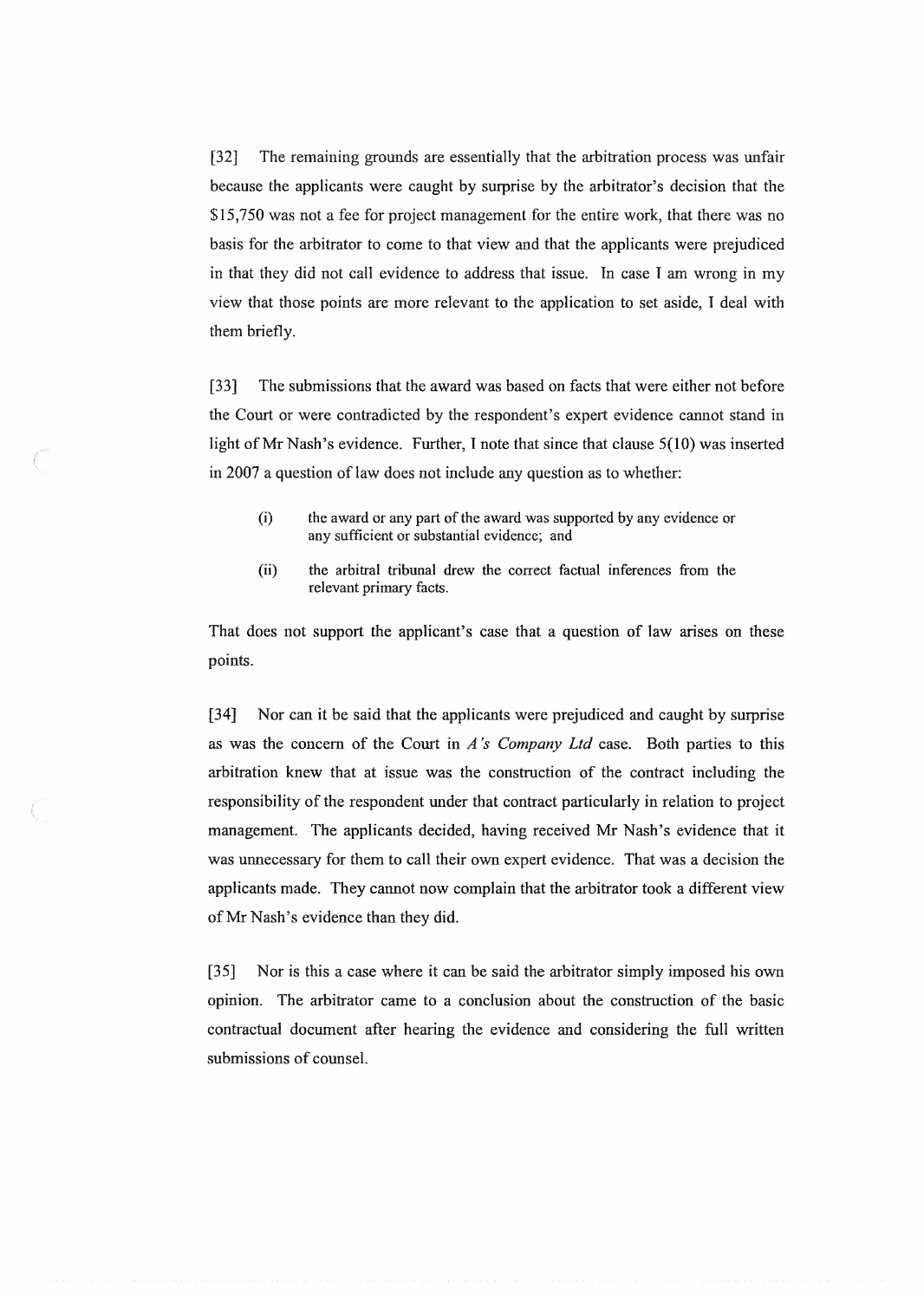[36] The applicant's case was considered by the arbitrator. Counsels' submissions addressed the very issue the arbitrator ruled on.

[37] I tum to briefly consider the other factors discussed by the Court of Appeal in *Gold and Resource Developments Limited.* 

## **How the question arose before the arbitrator and the qualifications of the arbitrator.**

[38] The principal complaint is the arbitrator got the interpretation of the contract wrong. The arbitrator is a person of experience in interpretation and resolution of contractual disputes as a Fellow of the Arbitrators and Mediators Institute of New Zealand and the United Kingdom and a member of the Building Disputes Tribunal. No doubt he was appointed because of that expertise. The parties knew that the dispute involved the construction of a contract, the parties' obligations under it and agreed to the appointment of the arbitrator with that knowledge. They did not include provision for appeal as of right.

## **The importance of the dispute between the parties and the amount of money involved**

[39] The dispute concerns a monetary claim. While the award is not an inconsequential sum, nor can it be said to be for a substantial sum of money in terms of the value of the works.

#### **The delay of going through the Courts**

[40] This issue is neutral in the present case. There is still an extant application for leave to set aside.

[ 41] The other considerations identified by the Court in *Gold and Resource Developments Ltd* are not applicable in this case.